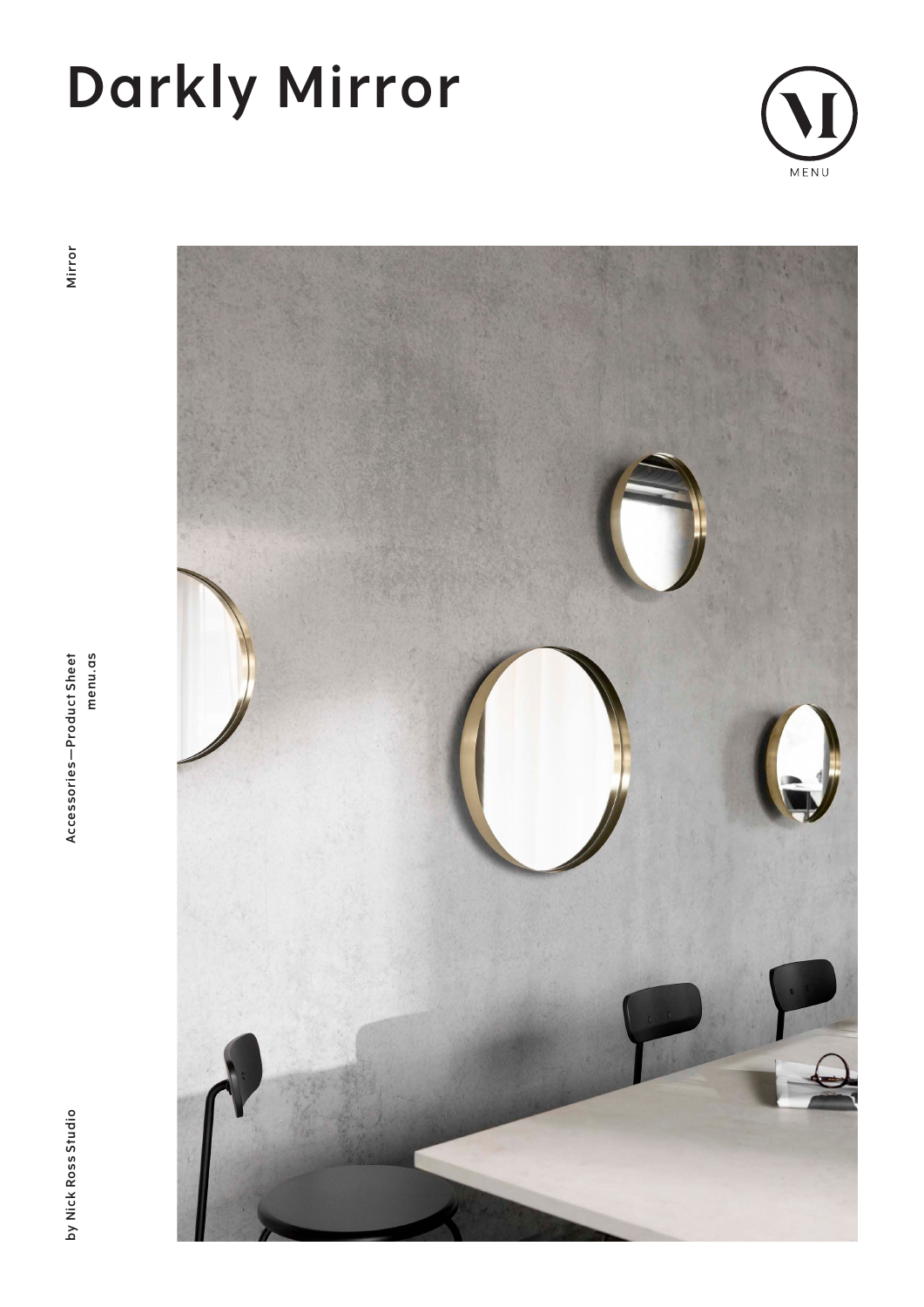### **Darkly Mirror**



Ø: 60 cm /23,6" D: 18,6 cm / 7,3"

Darkly Mirror is an exploration of the history of human beings' relationship with the reflected image. Some historians believe that the earliest mirrors may have been small ceramic bowls filled with water used during the late Stone Age. The fact that no specific evidence exists to support the theory fascinates designer Nick Ross, whose Darkly Mirror for MENU takes inspiration from the ceramic bowls. "That it cannot be proven adds to the object's mystery. Is this a new object, or an old one reinvented? I wanted to take this notion and create a modern object which questioned its possible past and its relation to 'the self'."

#### **About the Designer**

Scottish designer Nick Ross graduated with an MA in Interior Architecture and Furniture Design from Konstfack University in Stockholm, Sweden in 2013. After working as an assis- tant to Matti Klenell, he founded his studio in early 2014. He lives and works in Stockholm.

### **Product Type**

Mirror

#### **Production Process**

The base is made by spun Aluminum or solid Brass: both materials are non treated and will oxidize over time. To maintain a shiny appearance, use a mild metal polish and a soft cloth.

#### **Dimensions (cm / in)**

Small Ø: 20 cm / 7,9" D: 6,2 cm / 2,4"

#### Medium

Ø: 40 cm / 15,7" D: 12 cm / 4,7"

Large Ø: 60 cm / 23,6" D: 18,6 cm / 7,3"

#### **Materials**

Aluminum, Glass Mirror or Solid Brass, Glass Mirror

#### **Colours**

Aluminium or Brass

#### **Care Instructions**

To clean, simply wipe with a soft dry cloth. Do not use any cleaners with chemicals, solvents, or harsh abrasives.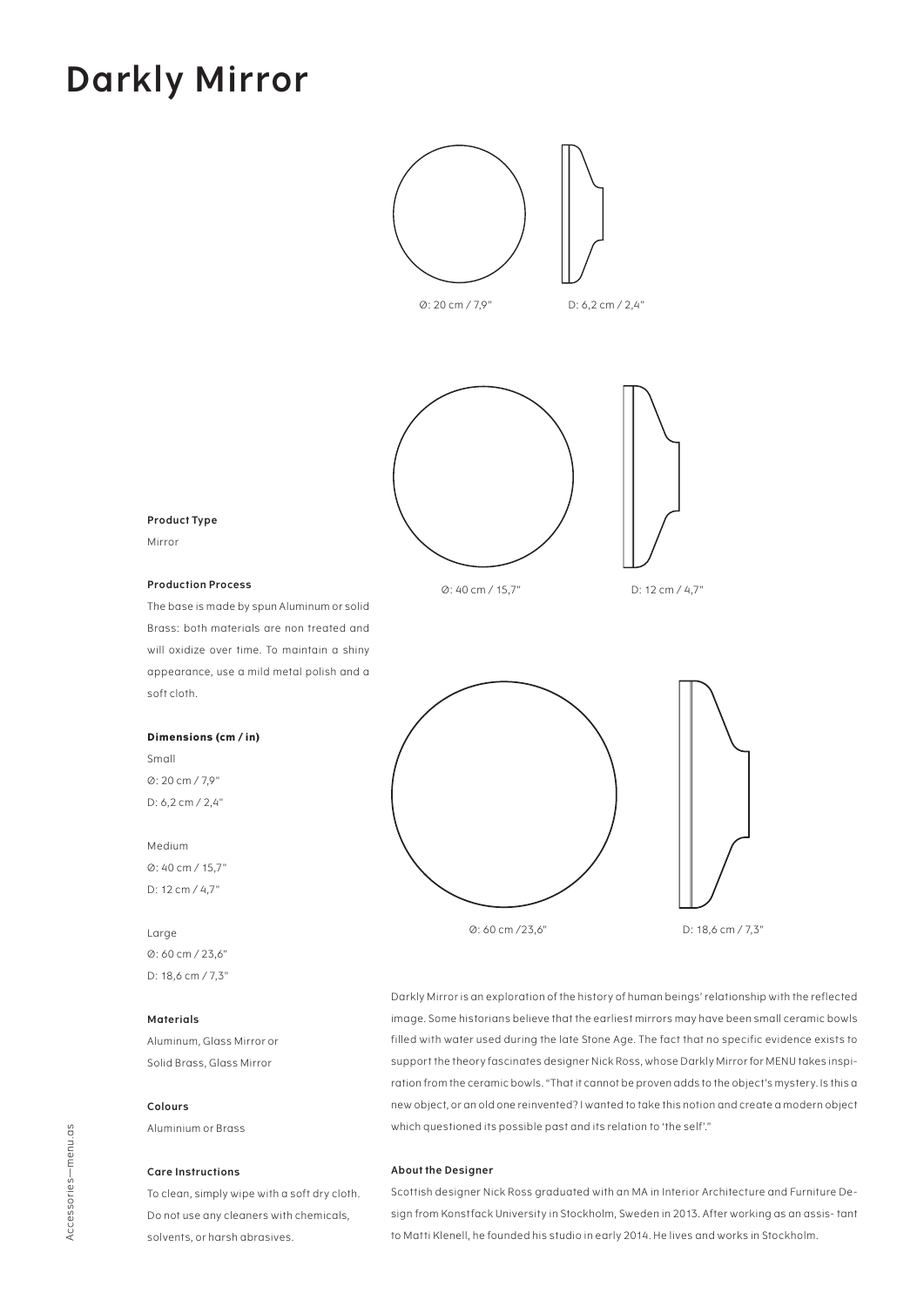## **Darkly Mirror, Small**



Aluminium 8011009



**Brass** 8011839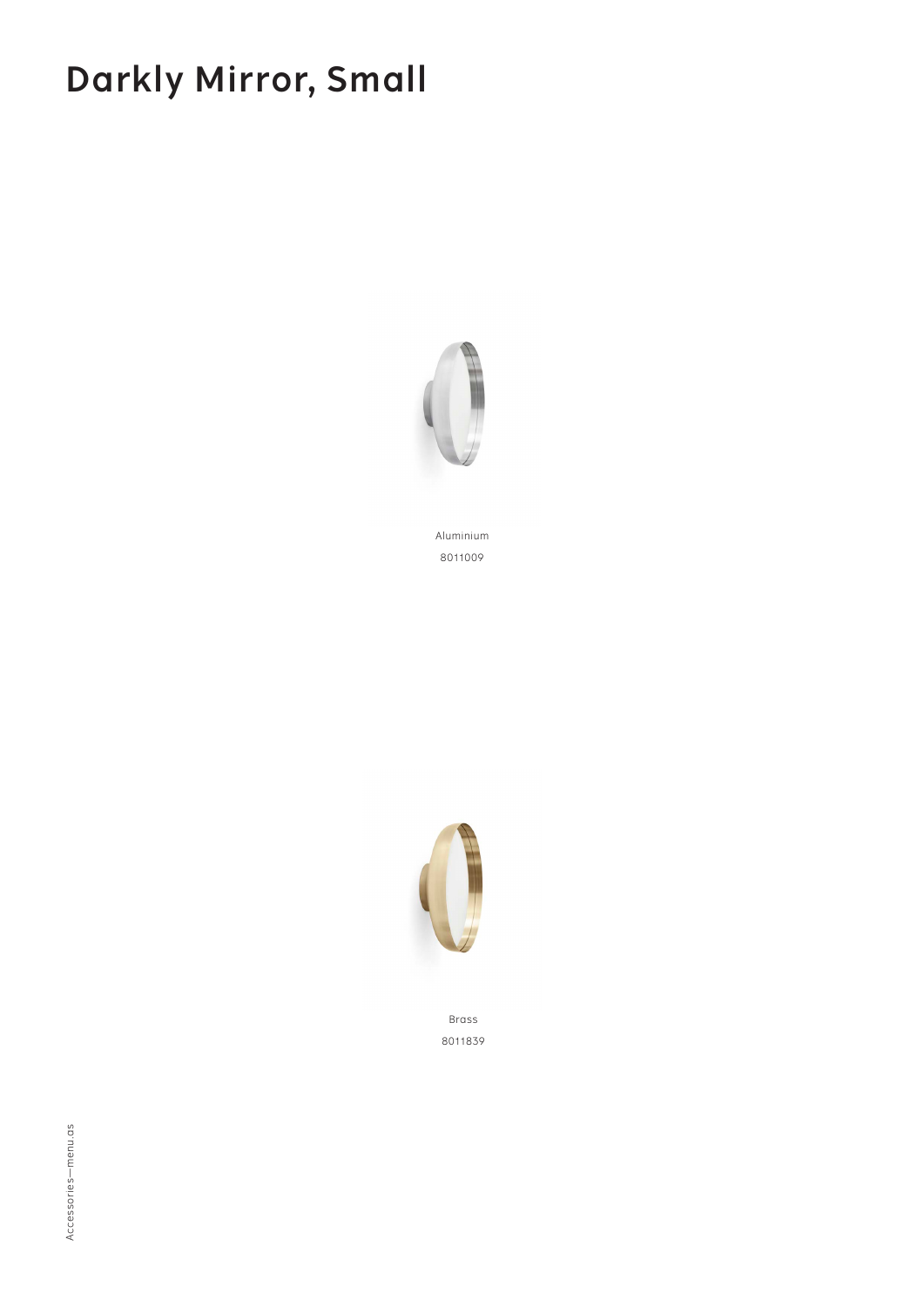## **Darkly Mirror, Medium**



Aluminium 8010009



Brass 8010839